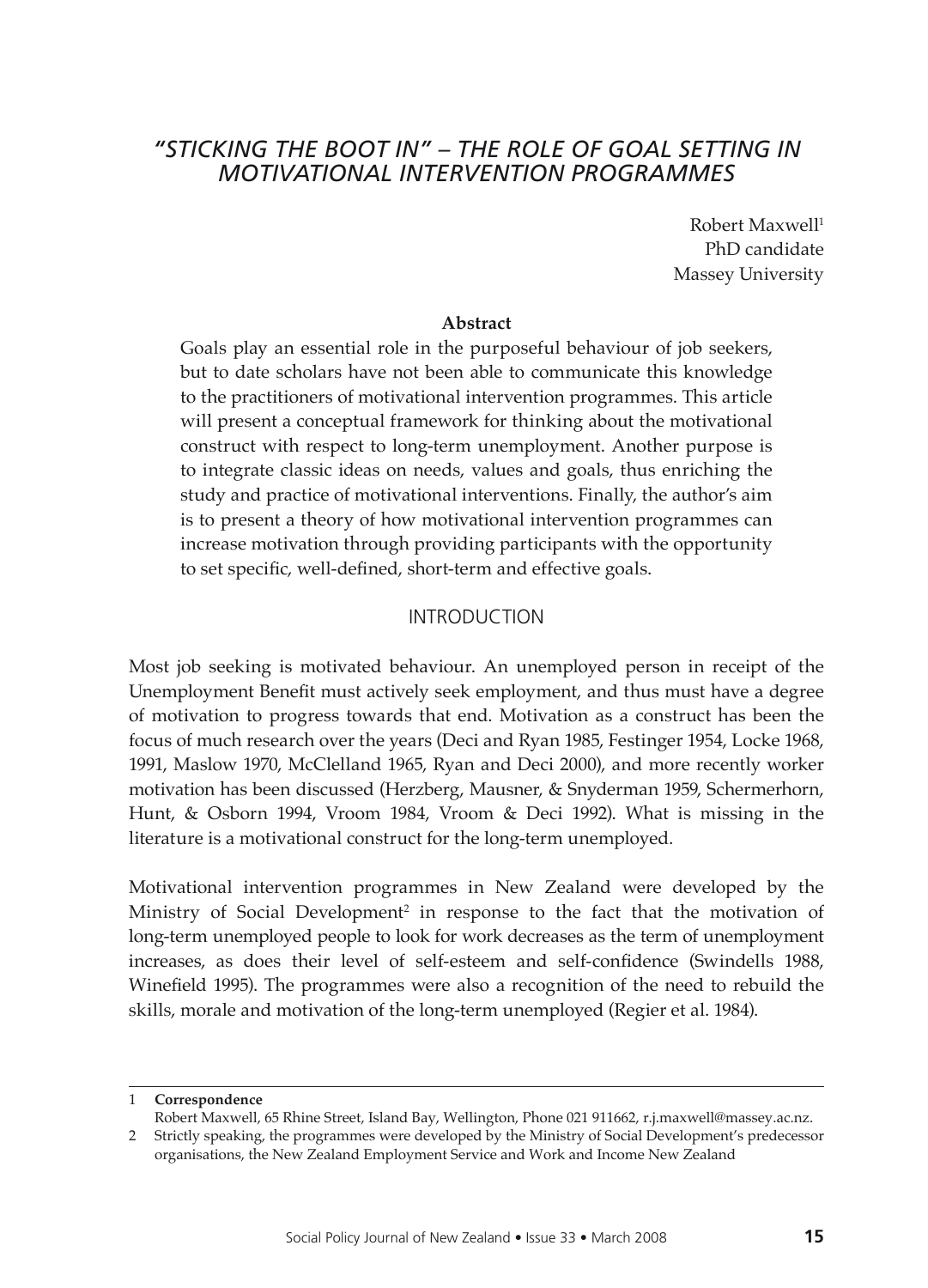Despite the relevance and prevalence of motivation and goal-setting activities during motivational intervention programmes, there is little scholarly research about the significance of goal setting to programme outcomes. Practitioners of motivational intervention deliver courses that include goal setting as a course component, and the limited research supports goal setting as an effective tool on outdoor adventure-based courses (Crane et al. 1997). Motivational intervention programmes have also been found to have some success in motivating their participants (Johri et al. 2004, O'Brien 1988, Swindells 1988). However, there is still a knowledge gap between the practice and theory of motivation with respect to the long-term unemployed.

Longer-term employment outcomes for this group show that at two years postcourse there is a small negative impact (0.99) when compared to non-participants of motivational intervention programmes on their employment status (Johri et al. 2004). When we think of the outcomes of motivational intervention programmes it is natural to think of employment or full-time study. While the current evidence in New Zealand indicates that motivational intervention training does not improve participants' employment prospects (Johri et al. 2004), I would broaden this view of outcomes to encompass increased social, family and community health. We know that the effects of long-term unemployment lead not only to a decrease in motivation and self-esteem, but also to a breakdown in that person's relationship with his or her family and community. These social disconnections also lead to problems in the community, such as an increase in crime, dependency, and a lowering of the individual's overall social and physical health.

I begin with a discussion of motivational intervention programmes in New Zealand to provide a context for the theory, then take look at the research on motivation theory to provide a framework for thinking about current knowledge and what areas are in need of further research. Next, I examine motivation in relation to the long-term unemployed person and the importance of needs, values and goals with relevance to job searching. An analysis of the current underlying philosophy for motivational interventions is then presented, followed by an analysis of the way in which effective goal setting is instrumental in goal attainment. Although the theories presented here have been acknowledged by prior research, the contributions have been fragmented. This paper brings together this research and integrates new ideas on goal setting from both practice and theory, in order to present a cohesive framework for the provision of effective goal setting during motivational intervention programmes. Finally, I close with suggested future research agendas.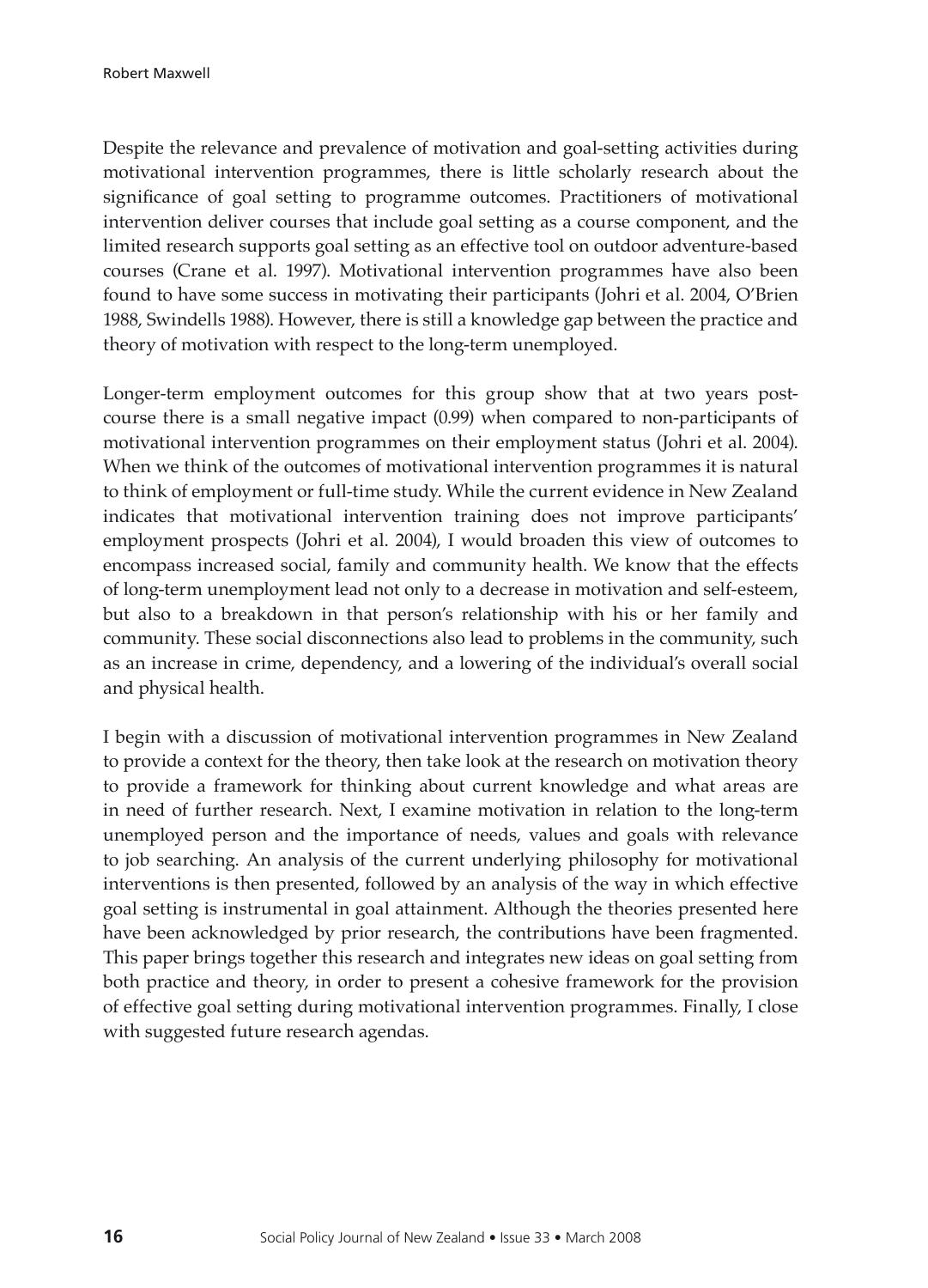## MOTIVATIONAL INTERVENTION

The Ministry of Social Development contracts various providers throughout New Zealand to deliver motivational intervention programmes, with the aim of increasing "the confidence of and skills of job seekers so as to improve their chances of finding work. Such programmes are not expected to achieve high employment outcomes" (Anderson 1998). Many providers of motivational intervention are outdoor adventurebased, and draw on the knowledge that these courses improve participants' self-concept, self-efficacy, motivation and team work through wilderness-based activities (Ewert 1989, Hattie et al. 1997, Martin 1998, Mitchell and Mitchell 1989, Neill 1999).

The original provider of motivational intervention training is Limited Services Volunteers (LSV), which began operations in 1993 and is run by the New Zealand Defence Force. In 1997 alternative providers were contracted by the Ministry, including Outward Bound, to deliver residential motivational training (Swindells 1988). Currently LSV and Outward Bound are the only two providers that are funded by the Ministry on a national contract, thus enabling them to recruit clients nationally. They are also the two largest providers of motivational intervention, with other providers operating at a regional level.

The intervention environment for the long-term unemployed (more than 26 weeks) is changing, with providers experiencing more challenging behaviours from their clients as well as a lowering of the average age of clients. While we are experiencing low levels of unemployment currently, the long-term unemployed represent over one-third of the unemployed and are living in an environment of ever-increasing social problems. Thus those who are selected to attend motivational intervention programmes are in need of quality interventions that enable them to break out of the cycle of long-term unemployment.

Currently, providers expose their participants to a new positive environment in which they are given opportunities to succeed. This in turn has the effect of increasing participants' self-confidence and self-esteem (Ewert 1989, Hattie et al. 1997). While post-course motivation is said to be increased (Johri et al. 2004, O'Brien 1988, Swindells 1988), there is still little long-term effect on their employment status (Johri et al. 2004). One of the key assumptions of motivational intervention is that a short, sharp shock is an effective tool for stimulating motivation. The participant is then able to transfer or "hold onto" this new-found motivation back in their home environment, and thus have more success in securing employment.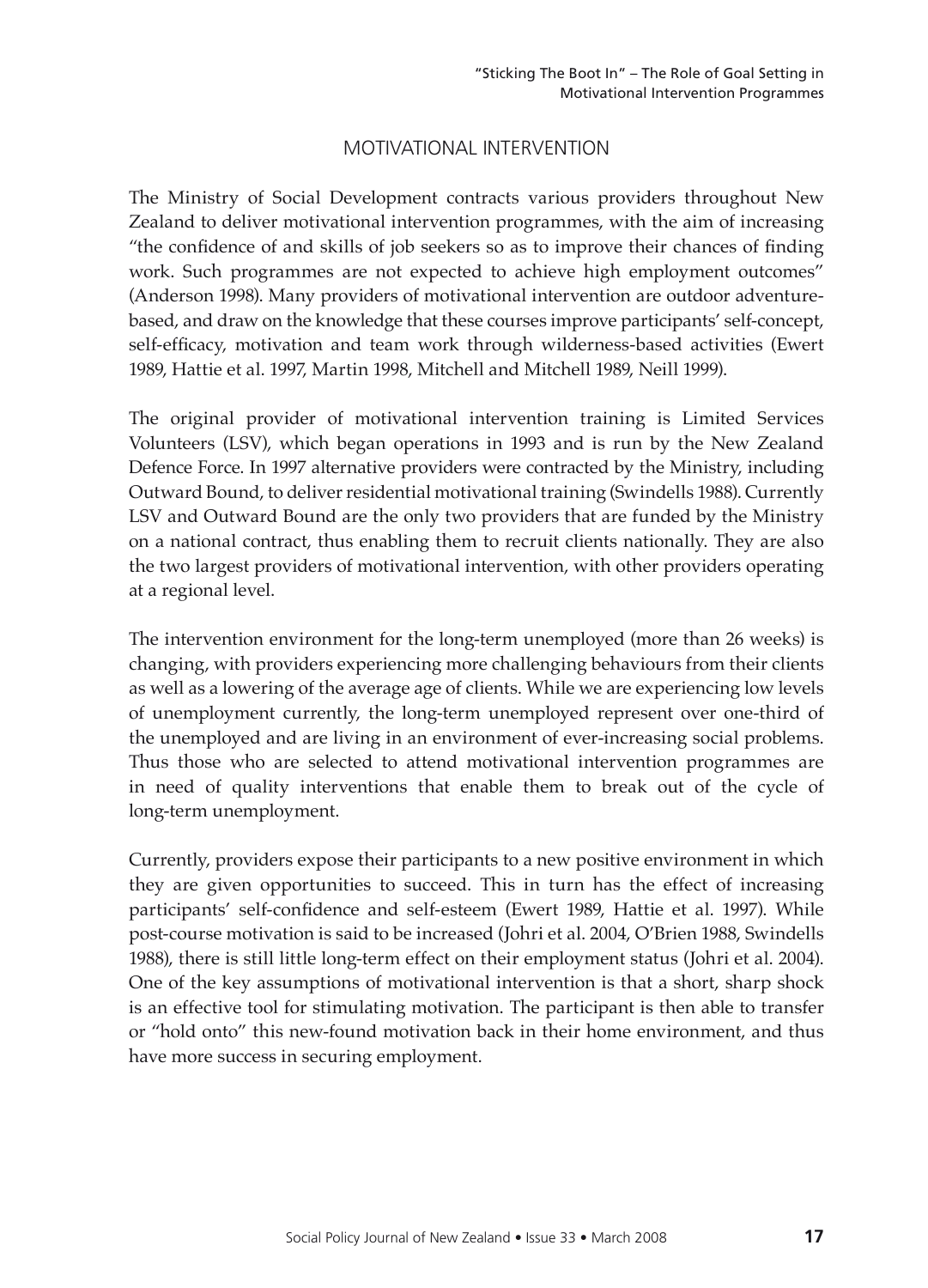This increased motivation post-course, while being a valued outcome, is not always enough to have a lasting effect on a participant's employment status. In many cases the missing ingredient is a set direction after course completion to channel and focus this new-found motivation into concrete valued outcomes.

I now take a closer look at the research on motivation in order to highlight the significance of motivation theory for practitioners of motivational intervention.

# MOTIVATION THEORY

Many of the ideas about motivation are concerned with getting existing job holders to stay committed to an organisation, while others relate to lifetime orientations or personality differences. When looking at the motivational aspects of the long-term unemployed, we are looking at a relatively short period of that person's life, which is complicated by the multiple challenges and negative effects of being unemployed. I now take a look at the work done on motivation to lay the groundwork for motivation with respect to the long-term unemployed.

An early understanding of motivation theory was based on the construct of punishment and reward. It was inferred that people are inclined toward actions and behaviours that offer reward, and avoid actions and behaviours that have negative consequences. In the early 1900s, Taylor (1911) included in his scientific management theory the idea that good workers should be rewarded and unsatisfactory workers punished. The notion that a happy worker is a good worker (Perrow 1972) was also put forward to explain worker motivation.

These early simplistic views of motivation were found to be wanting by later empirical studies, which revealed that there were more than monetary incentives that could have an effect on motivation (Herzberg et al. 1959). Vroom (1984, 1992) expressed motivation in terms of choice, in that people have preferences among the possible outcomes from choosing to perform a particular act. "For any pair of outcomes x and y, a person prefers x to y, prefers y to x, or is indifferent to whether he receives x or y" (Vroom 1984).

Maier (1961) proposed that motivated behaviour is variable, constructive and goal directed, and that frustrated behaviour is rigid, stereotyped, compulsive and not goal directed. Goal-directed behaviour towards positively valued outcomes and the avoidance of negatively valued outcomes has also been emphasised by Tolman (1949).

The major theoretical positions can be divided into content and process theories (Schermerhorn et al. 1994). Content theories focus on what initiates behaviour in the individual or the environment. Included in this realm is Maslow's (1970) hierarchy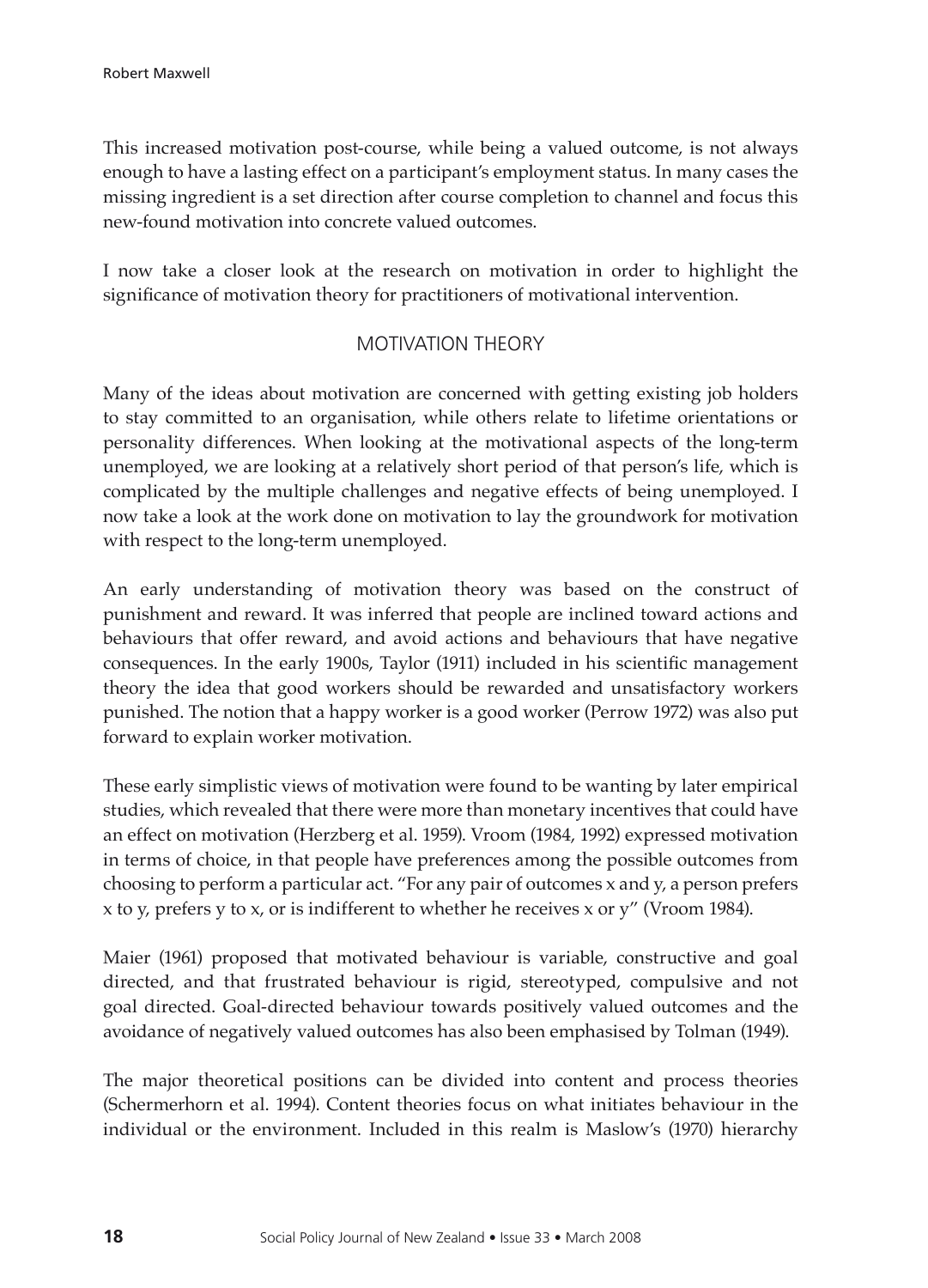of needs, McClelland's (1965) need for achievement and Herzberg's (1959) two factor theory. Process theories focus on how behaviour is targeted and sustained. Included under process theories are Festinger's (1954) social comparison theory, Adam's (1963) equity theory and Vroom's (1984) expectancy theory.

Intrinsically motivated behaviour refers to doing an activity for the sake of doing it, in contrast to extrinsically motivated behaviour where an activity is undertaken to gain a separable outcome (Ryan & Deci 2000). In reality there is usually a combination of both extrinsic and intrinsic factors that determine an individual's level of motivation (Day 1976, Kanfer and Ackerman 1989).

External reward can undermine intrinsic motivation through the perception of loss of control (Ryan and Deci 2000). Factors such as deadlines, threats, imposed goals and external pressure can also have the affect of reducing intrinsic motivation due to the perception of the external locus of causality (Vallerand and Bissonnette 1992). Factors that increase intrinsic motivation – such as choice, acknowledgement of feelings, and opportunities to set own goals – enhance intrinsic motivation due to the greater feeling of autonomy (Deci and Ryan 1985).

"Extrinsic motivation can vary greatly in its relative autonomy" (Ryan and Deci 2000). For example, unemployed people actively seeking employment who are doing so because they personally value the end result of employment are extrinsically motivated, as well as those who are actively seeking employment due to pressure from their case manager to find work. While the same activity occurs in the above example, and is directed towards the same outcome, the former has a greater feeling of control and autonomy to the individual. It is this greater feeling of autonomy that is sought after when trying to increase an individual's level of extrinsic motivation. (Ryan and Deci 2000).

Although some unemployed people may benefit from having a greater level of extrinsic motivation, these same people may also have a greater ability to secure employment through their own resources. On the other hand, those who are long-term unemployed may benefit from an external agent motivating them towards employment.

Different types of extrinsic motivation have been put forward by Deci and Ryan (1985, 2000), which can be ordered along a self-determination continuum: from lower levels of self-determination occurring when behaviour is externally regulated, to higher levels of self-determination where behaviour is initiated within the person. The self-determination scale is (a) external, (b) introjected, (c) identified, (d) integrated regulation.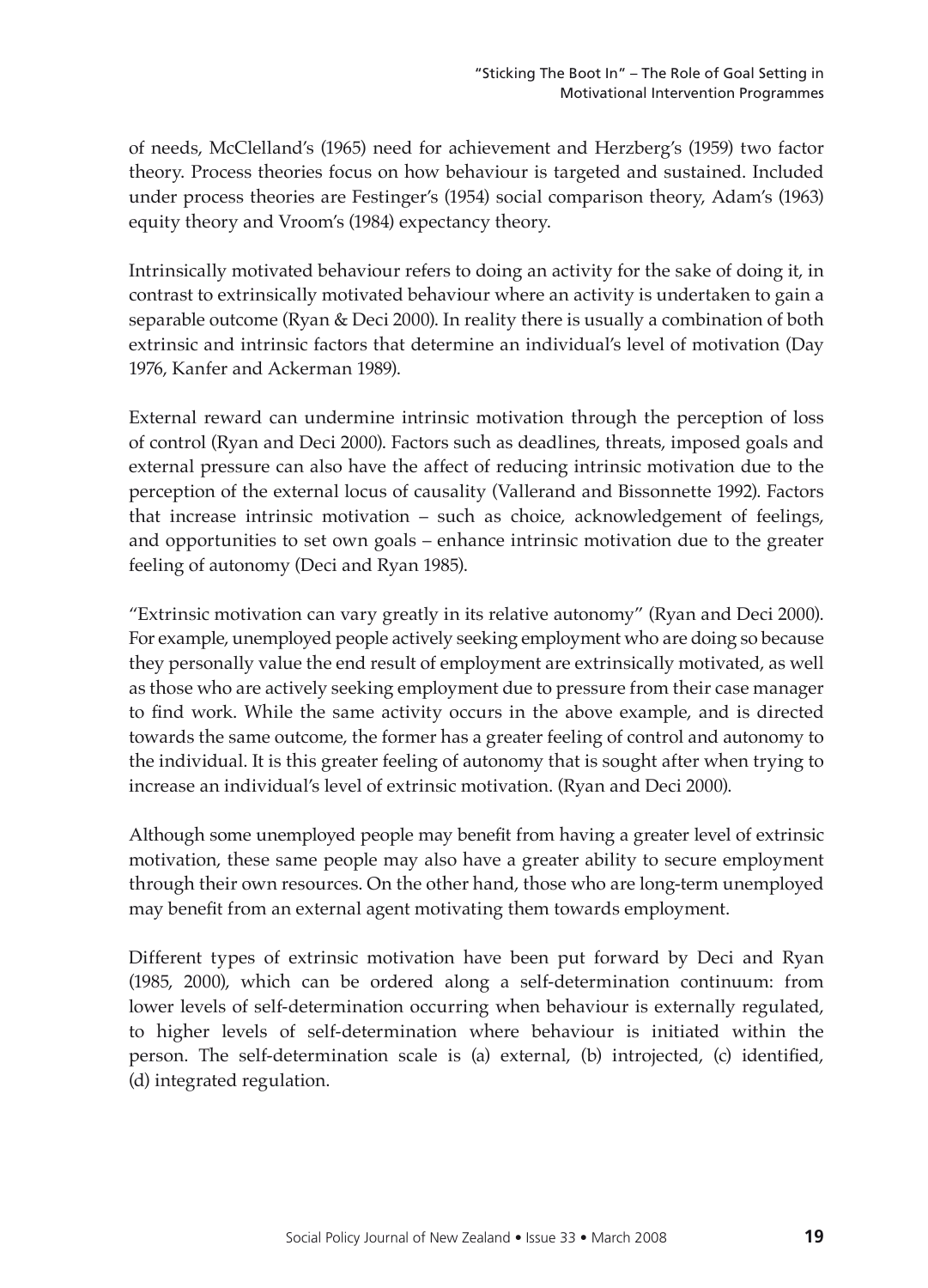A third construct of motivation is amotivation, where an individual perceives a lack of contingency between performing an action or behaviour and the expected outcomes (Vallerand and Bissonnette 1992). A person is said to be non-motivated when there is no perception of rewards of an intrinsic or extrinsic nature, and no possibility of changing the outcome. Amotivated people either do not act, or perform an activity without intent. This results from the person either not valuing the activity, or the expectation that the action will not produce the desired outcome (Ryan and Deci 2000), or not feeling that they are competent to perform the task (Bandura 1986).

One would not expected many amotivated individuals to be participating in motivational intervention programmes. Due to the courses being voluntary, participants must have some level of motivation to attend, whether externally regulated, integrated regulation or intrinsically regulated. At some level participants will have an expectation that by completing such courses there will be some positive outcome, thus providing extrinsic motivation to participate.

Teachers who are supportive of students increasing their individual autonomy (rather than being controlling) foster a greater level of intrinsic motivation, as well as increasing their desire for challenge. This also applies to autonomy-supportive parents and mentors, who stimulate higher levels of intrinsic motivation (Ryan and Deci 2000). This shows that motivational intervention programmes can foster a higher level of intrinsic motivation by being supportive of the autonomy of participants.

Social environments can also have an intervening effect on individuals' levels of intrinsic motivation by supporting as opposed to thwarting their psychological needs (Ryan and Deci 2000). The need for social integration is also a factor in intrinsic motivation; for example, completing an activity because it is interesting can be further enhanced when completing the same activity with other people who are supportive, and foster a sense of belonging (Tinto 1993).

Facilitating the integration of extrinsic motivation can be achieved through prompting or modelling by people who have a significant influence on participants. This highlights the importance that providers of motivational intervention have in developing secure connections to participants in order for them to internalise a higher level of extrinsic motivation. This is due to the fact that many extrinsically motivated behaviours are not interesting in themselves, and therefore require external prompting (Ryan and Deci 2000).

The level of perceived competence is also a moderating factor in the level of internalisation of extrinsically motivated activities. The greater the level of competence an individual feels in performing the desired activity within the relevant social group,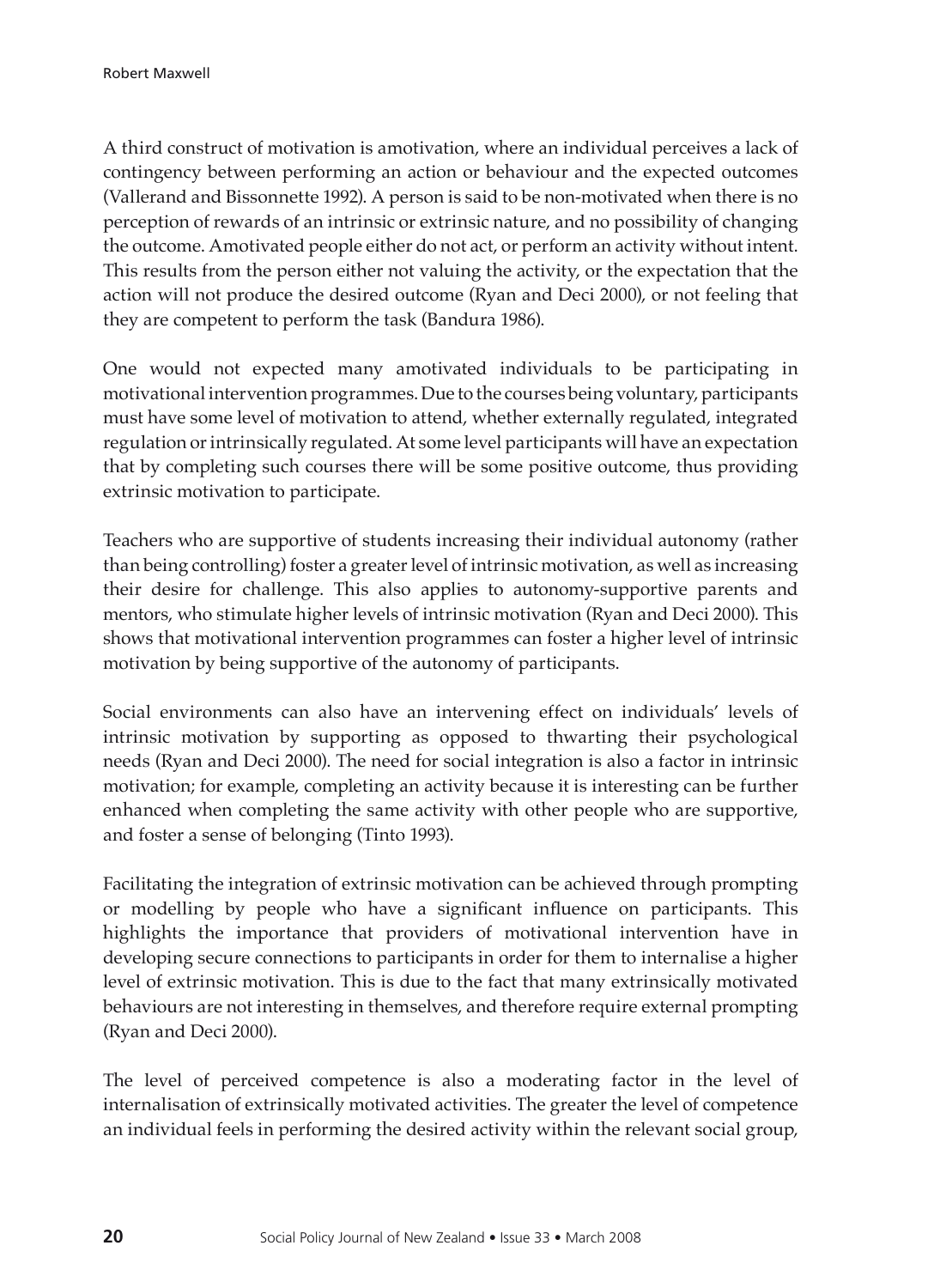the more likely it is that they will undertake such activity. An example is an unemployed person who is encouraged to apply for a position they do not feel competent in performing: the outcome would likely not be a positive experience for them. Therefore, when facilitating the internalisation of extrinsically motivated behaviours, support for competence should be provided (Vallerand and Bissonnette 1992).

# MOTIVATION AND EMPLOYMENT

To simplify and give a clear illustration of the construct of motivation with respect to employment and motivational intervention courses for the long-term unemployed, it can be divided it into three distinct areas: needs, values and goals.

#### Needs

Maslow's theory of a hierarchy of needs is probably the most used and the most wellknown needs theory. Based on a foundation of physical needs, then building to the more abstract and highly individual self-actualisation needs, each need in turn is a prerequisite to the next and is required before the subsequent need can be satisfied (Maslow 1970).

The basic needs are the same for everyone, in that we all have the need for food, warmth and shelter; these are referred to as the "physiological needs". The next level is defined as the safety needs of law, order and the authority of society, enabling one to feel safe and protected. Next in the hierarchy is the belongingness and love needs that secure the individual to a group or family. Esteem needs are next, and when satisfied lead to feelings of self-confidence, worth, capability and adequacy, and of feeling useful and necessary in society. Lastly in the hierarchy is the need for self-actualisation, in which people strive to do what they are individually fitted for (Maslow 1970).

Maslow's hierarchy of needs is a useful start to explain the needs part of the motivation equation because it is a simple model. However, it has the limitation that needs are linear in nature and that the lower-order needs have to be satisfied before any higherorder needs can be achieved. Others have noted that there is not necessarily an order to an individual's needs, and that so-called higher-order needs can be satisfied without lower-order needs being fulfilled (Schermerhorn et al. 1994).

A more economical model is the existence, relatedness and growth theory (Alderfer 1969). This model argues that needs can be fulfilled concurrently and lower-order needs can arise again on the failure of higher-order needs. The three categories of needs in Alderfer's model are similar to Maslow's physiological, belongingness and selfactualisation needs. Alderfer defines existence needs, which relate to physiological and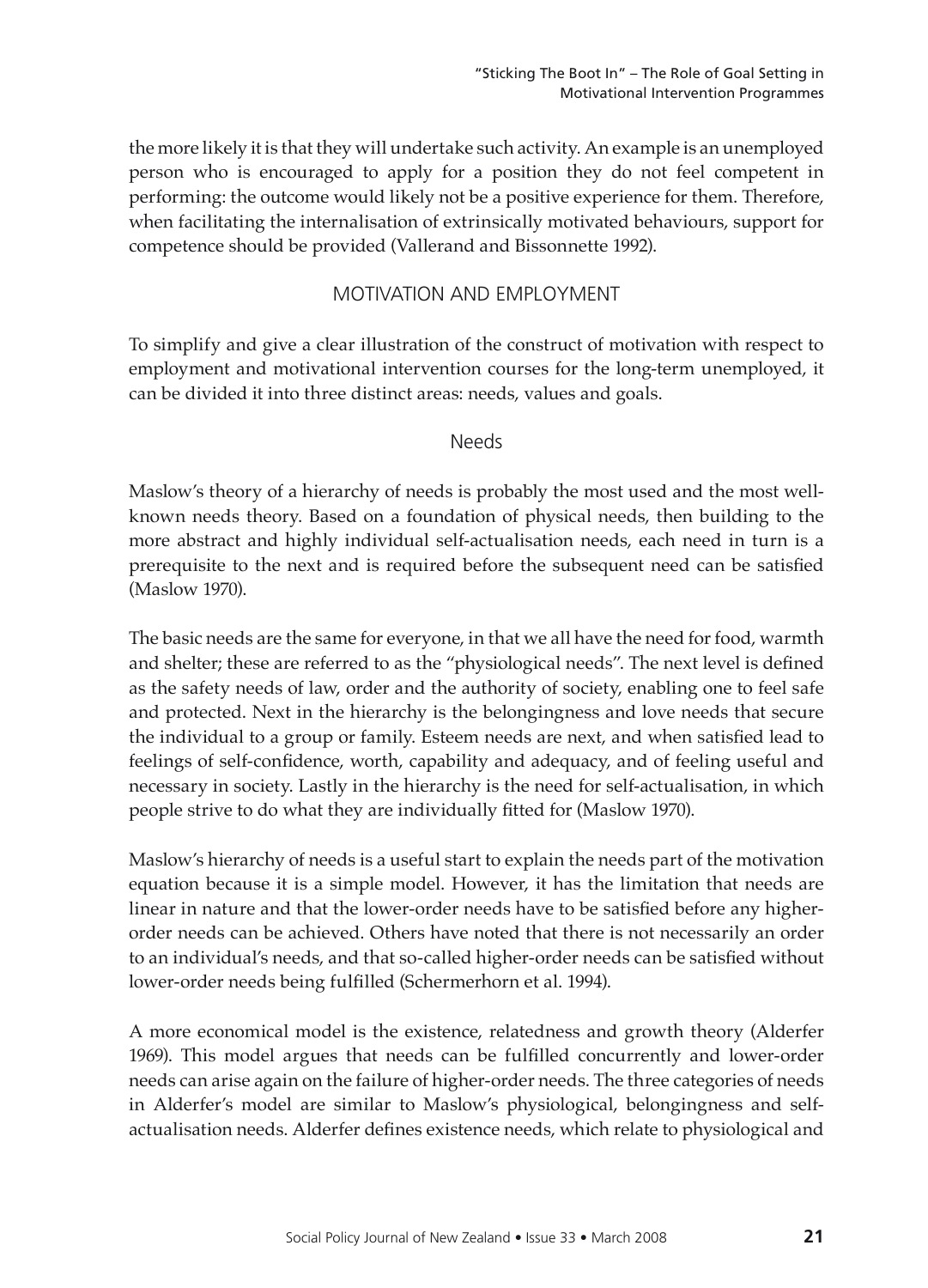material satisfaction, relatedness needs, which represent the desire for quality social interaction, and growth needs, which are desires for continued personal growth and development (1969).

Employment is capable of fulfilling both Maslow's and Alderfer's needs. By providing an income, employment meets the provision of the physiological needs. A person's workplace can also provide a sense of belongingness, relatedness and safety through stable employment, as well as gaining self-respect and -esteem through proving to be a capable worker. When a person's potential is matched to their employment it is possible for them to attain self-actualisation (Maslow 1999), or in Alderfer's model, to satisfy the need for growth.

Although employment is capable of satisfying one's needs, it is not imperative in order to provide the basic needs of survival. New Zealand is close to the OECD average unemployment benefit rate (OECD 2006), which enables satisfaction of the basic needs for food, warmth and shelter. Sense of belonging needs can also be attained without the necessity of employment. For example, in areas of high unemployment, the availability of social interaction through contact with other unemployed people satisfies Alderfer's relatedness needs and Maslow's belongingness needs.

This is a simplistic view of needs, and is not to say that while on the unemployment benefit people do not have needs or wants that are not attainable with their immediate resources. Instead, it is suggested that after longer durations of unemployment some people adapt to the situation (for example, shop for low-price alternatives) and lower their expectations of what they really need in order to be satisfied.

## Values

"Values may be conceived as general beliefs held by individuals about desirable or undesirable goals or ways of behaving" (Feather 1992). These values are individual, intrinsic and developed over life (Locke 1991). They are also thought to remain stable over the course of one's life (Costa and McCrae 1987). When relating values to an unemployed person, even if that person values employment, repeated unsuccessful job applications and increased duration of unemployment cause a reduction in the expectation of a future successful job search (Feather 1992).

Value theory holds that a person's actions are related to the expected outcomes the individual believes will follow such actions, and that the outcomes of performing the task, or performing some alternative action, are subject to the values the individual holds (Feather 1992). Expectations and subjective values combine to determine whether a person will act in a particular way. For example, a person may view a particular job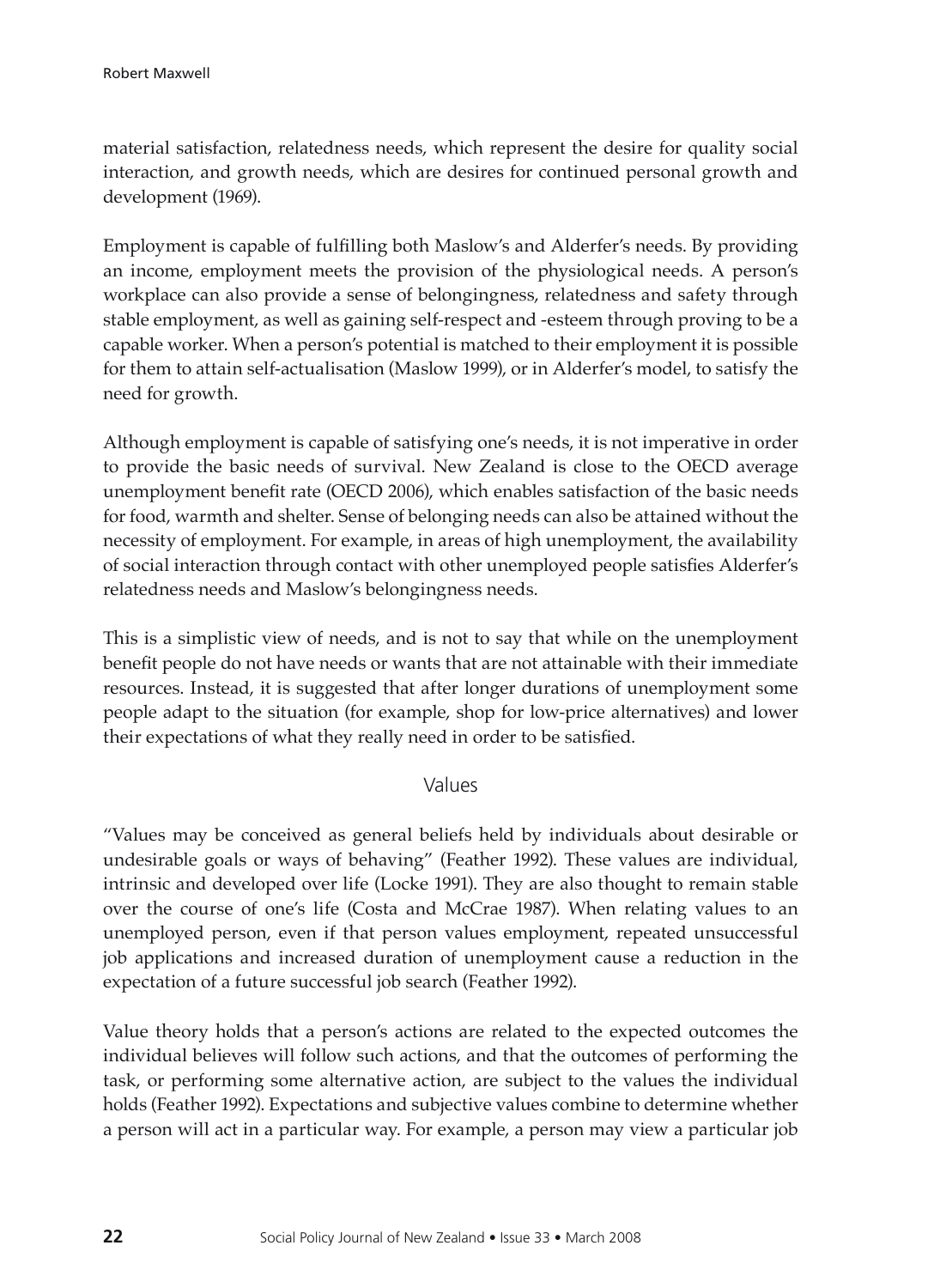as attractive but may have low expectancy of becoming the successful candidate at the end of the employment selection process, and therefore not engage in the selection process (Feather 1992). This low level of expectancy can be further reduced with the increased duration of unemployment as well as reductions in self-efficacy (Swinburne 1981, Warr and Jackson 1985).

For an unemployed person to engage in a motivational intervention programme, they must first value the desired outcome of work, given that attendance on such programmes is voluntary. If we use Ryan and Deci's (2000) theory that intrinsically motivated participants are more likely to succeed than externally motivated participants, then participants who are forced by an external agent (for example, their parent, WINZ case managers or the justice system) to attend would be less likely to succeed than someone entering the course under their own volition.

Goals

Motivation is an internal construct and as such cannot be directly observed, but must be inferred. Locke's (1968) theory of goal setting deals with the relationship between goals and performance at a task. An individual's conscious intentions or goals are said to regulate the actions that follow. Goals provide motivation by directing behaviour, making behaviour more persistent and intensifying the desired behaviour (Komaki et al. 1978).

Setting goals is the final component of motivation and is the one most readily susceptible to organisational intervention (Locke 1991). Figure 1 is a graphical representation of motivation with respect to employment. The construct of motivation is divided into the three significant areas of needs, values and goals, showing that needs and values are not readily changeable for the unemployed person. This highlights the importance of specific goal setting with respect to motivational intervention programmes, as this area of motivation is the one most likely to be developed during short-term interventions.

An analysis of the current underlying philosophy for motivational interventions is that participants are given the tools and support to overcome increasing challenges on the course. These challenges are carefully selected and facilitated so that they are achievable, while still being perceived as challenging, such as rock climbing (Rohnke 1989). By facilitating the success of participants in this new and challenging environment, participants typically have feelings of increased self-efficacy, selfconfidence and self-esteem by the end of the course (O'Brien 1988, Swindells 1988). This in turn leads to the participant feeling more motivated to go out and re-engage with the job search process.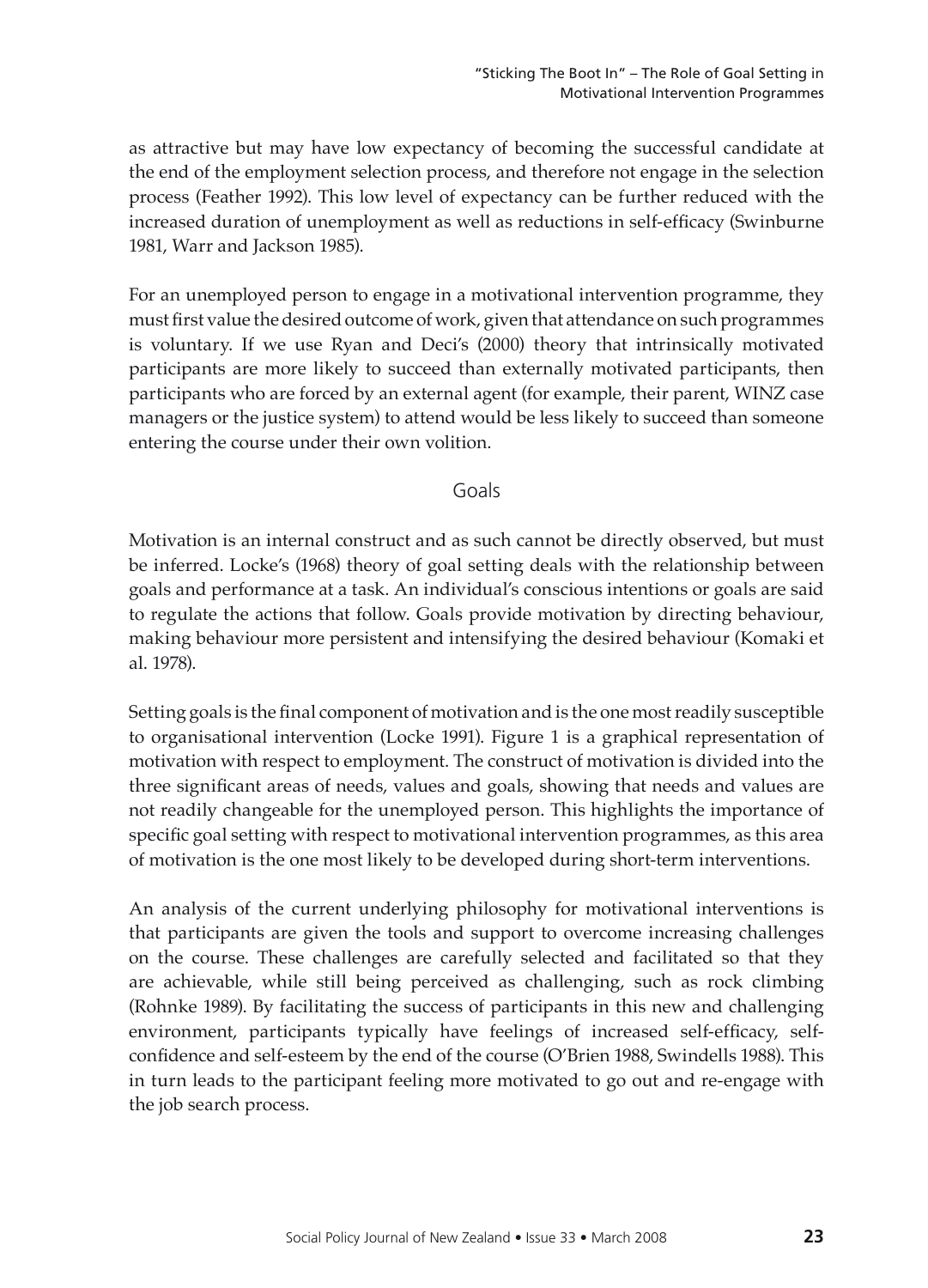

**Figure 1 Employment motivation factors**

This view of increasing motivation is fine while the participants are on course, but post-course participants return to their home environment with little support. Feeling more motivated or confident in the short term may be all some participants need to re-engage in the workforce, but the longer-term employment results (Johri et al. 2004) do not show that this increased motivation is necessarily effective. I propose that participants not only need to feel more confident or reinvigorated upon completion of motivational intervention programmes, but also need some practical goal setting skills in order to achieve greater success in their employment status after the course.

# GOAL SETTING

If you don't know where you are going, you will probably end up somewhere else. (Laurence J. Peter, US educator and writer, 1919–1988)

Effective goal setting is paramount to the success of youth development programmes, with the literature stating that goal setting coupled with high-quality feedback is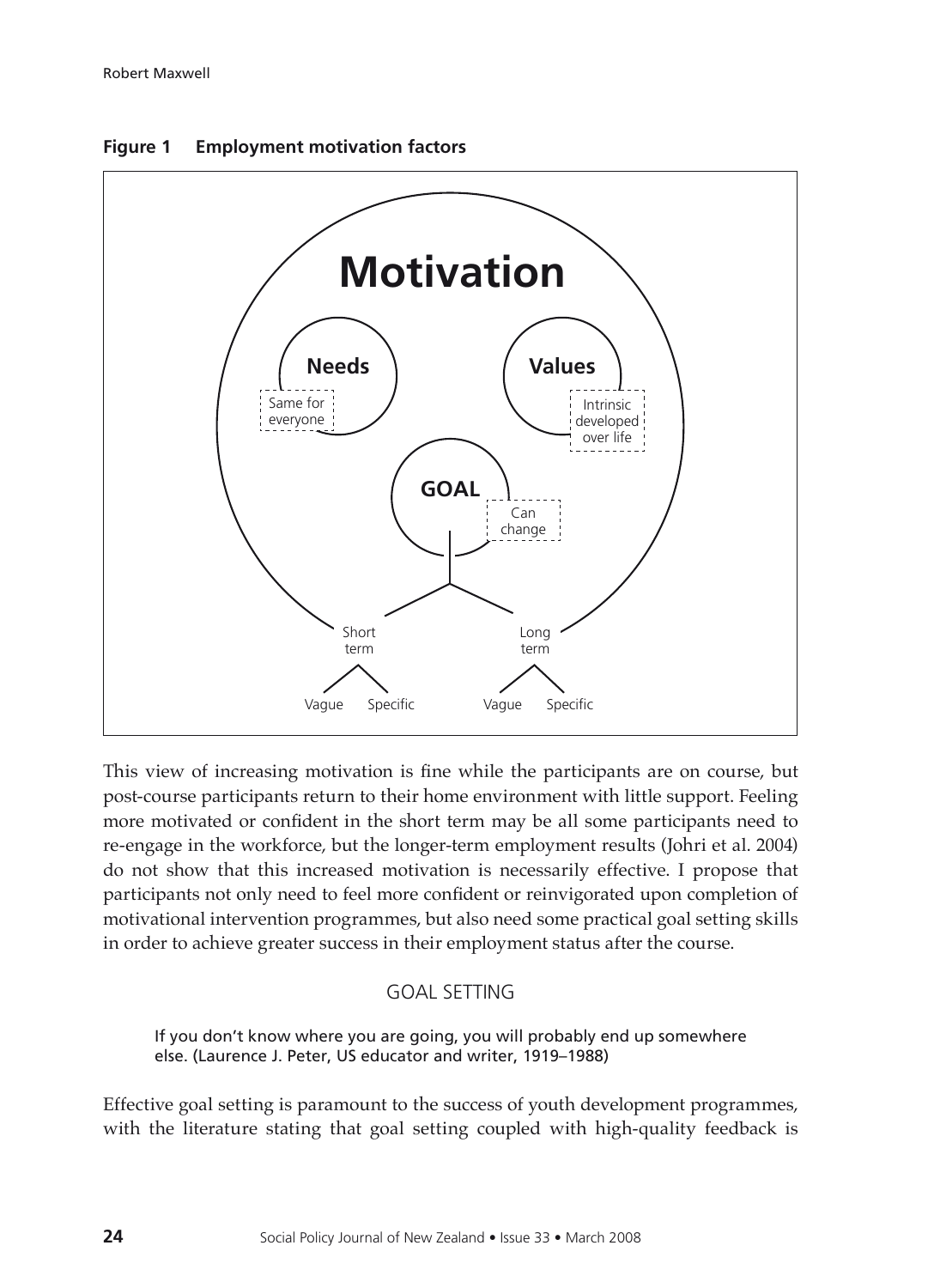a "simple and powerful motivator of human action" (Roberts-Gray 1999). Locke and Latham (1990), in a comprehensive review of studies, have shown that positive goal-setting effects have been shown in 90% of investigations with respect to task performance. A number of studies have revealed that both individual and group goal setting are critical components of adventure education programmes (Marsh et al. 1986, Meyer and Wenger 1998, Schoel et al. 1988).

Goals can be divided into proximal (oriented during the course) or distal (postcourse oriented) goals, and also vague or specific goals. Research shows that whether participants set proximal or distal goals, this does not have an effect on course outcomes (Crane et al. 1997, Locke et al. 1981). Locke and Latham (1985) have hypothesised that using proximal plus distal goals will lead to better outcomes than using distal goals alone: firstly, a proximal goal to work towards while participating on a course, and secondly, a distal goal in which learnings from the course are transferred post-course to facilitate later achievement. Distal goals can be further divided into short-term and long-term goals. Bandura and Cervone (1986) have argued that shortterm goals are far more effective because they provide more immediate feedback on an individual's progress.

Many students do not know what they want to do when they commence a course, and exposing them to many different options may help them find what they want to do. Therefore, having more focus on goal-setting sessions would be advantageous to enable participants to set more goals as they become aware of them and to refine goals throughout the course. Goal setting close to course commencement enables participants to set proximal goals that facilitate course attendance, and also to start to form distal goals which they may want to pursue upon course completion. Further goal-setting sessions during the course enable participants to set more goals and refine goals post-course.

Setting a mix of proximal and distal goals implies that more than one goal should be set by participants (Crane et al. 1997). Studies show that only setting a single goal does not adequately account for the multiplicity of goals that motivate behaviour (Wentzel 1989). Crane et al.'s study showed that the highest-rated participants on an outdoor adventure experience set twice as many goals as the lowest-rated participants (1997) .

Participants who have specific and challenging goals are shown to consistently outperform those with vague, non-challenging or no goals, across a wide variety of work, sport and personal development tasks (Bandura 1989, Locke et al. 1981, Roberts-Gray et al. 1999). It has also been shown that setting freedom/autonomy-type goals such as "having fun" does not lead to success in programme participation (Crane et al. 1997, Wentzel 1989). Kirschenbaum (1985) claims that goals that are too specific restrict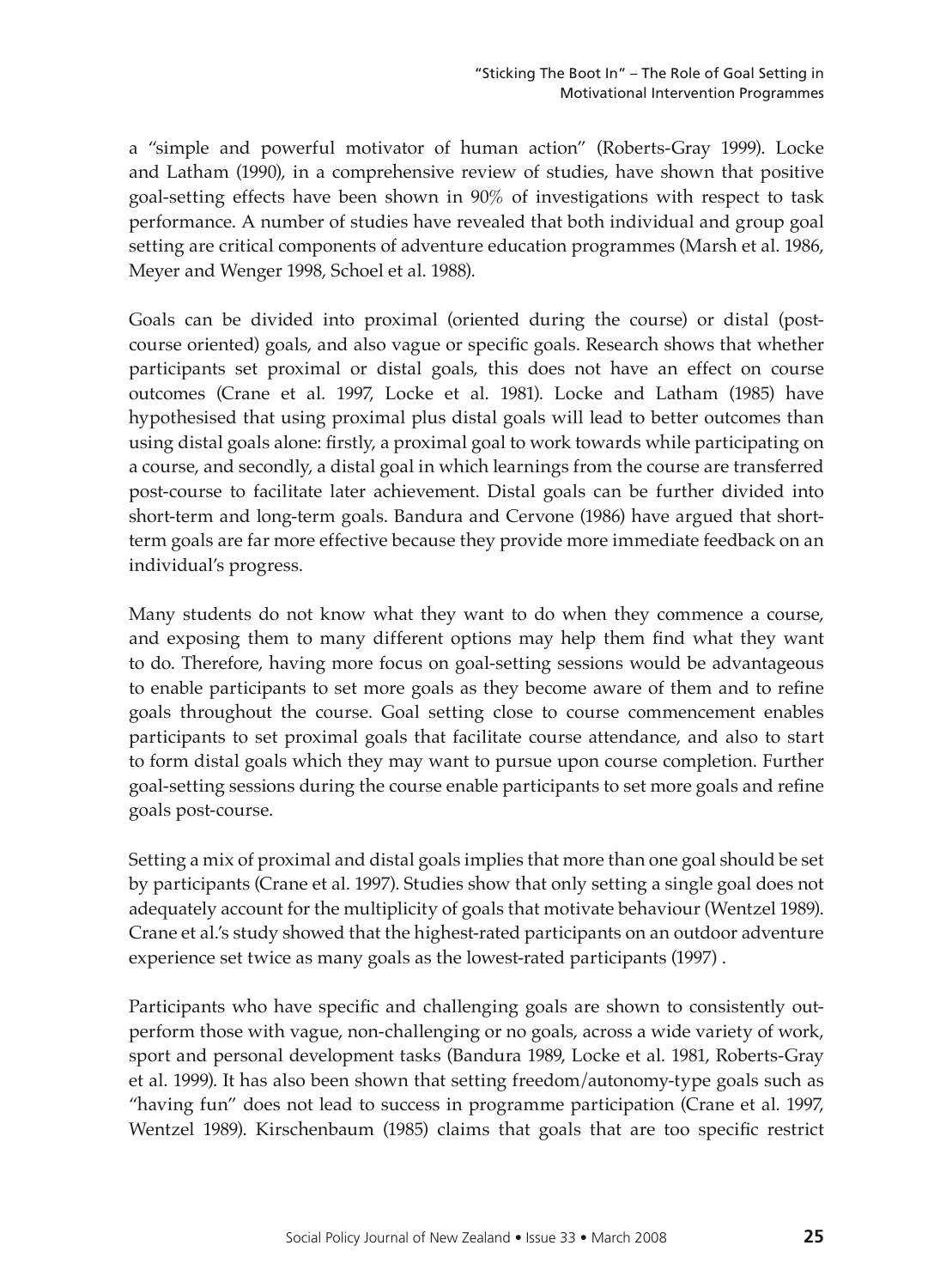individual choice and hence debilitate the self-regulatory processes that are required to attain goals. Kirschenbaum suggests that moderately specific and flexible goals are most likely to be attained, and that the participant should have the opportunity to select his or her own goals, because externally appointed goals can not only restrict choice, but also offer little intrinsic motivation.

An effective method of obtaining participant commitment to specific goals is through participative goal-setting sessions (Latham and Saari 1979). The person on an outdoor education programme best suited to facilitate a participatory goal-setting session is the contact instructor, as they are the person who spends most of the time with the participants (Crane et al. 1997). Feedback on goal attainment assists in the attainment of goals, and this feedback can be facilitated by instructors, the individual or through the attainment of intermediate indicator goals (Bandura 1986).

Crane et al. (1997) have demonstrated that if participants set specific and challenging goals, then their self-efficacy and sense of accomplishment are more likely to be enhanced, and further that commitment to these goals by not only the participant but also instructors and staff can lead to increased outcomes and extending the longevity of the effects post-course.

Research shows that participants are more likely to experience psychological success if they are able to define their own goals, which relate to their needs and values, and are able to define paths that lead to goal attainment. "The extent that members participate in their own goal setting they will be more active learners, be more invested in the process, and be less likely to scapegoat or act out" (Lewin et al. 1939). These goals need to be realistic, but also high enough to challenge the participant.

A range of literature on goals has been reviewed and synthesised in respect to the longterm unemployed population group. It has also been shown that the formation of specific, short-term goals is paramount in the development of effective motivational outcomes for long-term unemployed participants on motivational intervention programmes.

# CONCLUSION

The motivation construct of values, needs and goals has been widely acknowledged for many years. This paper brings to light the importance of goal-setting concepts and the relevance of these within the area of motivating the long-term unemployed person to actively seek employment.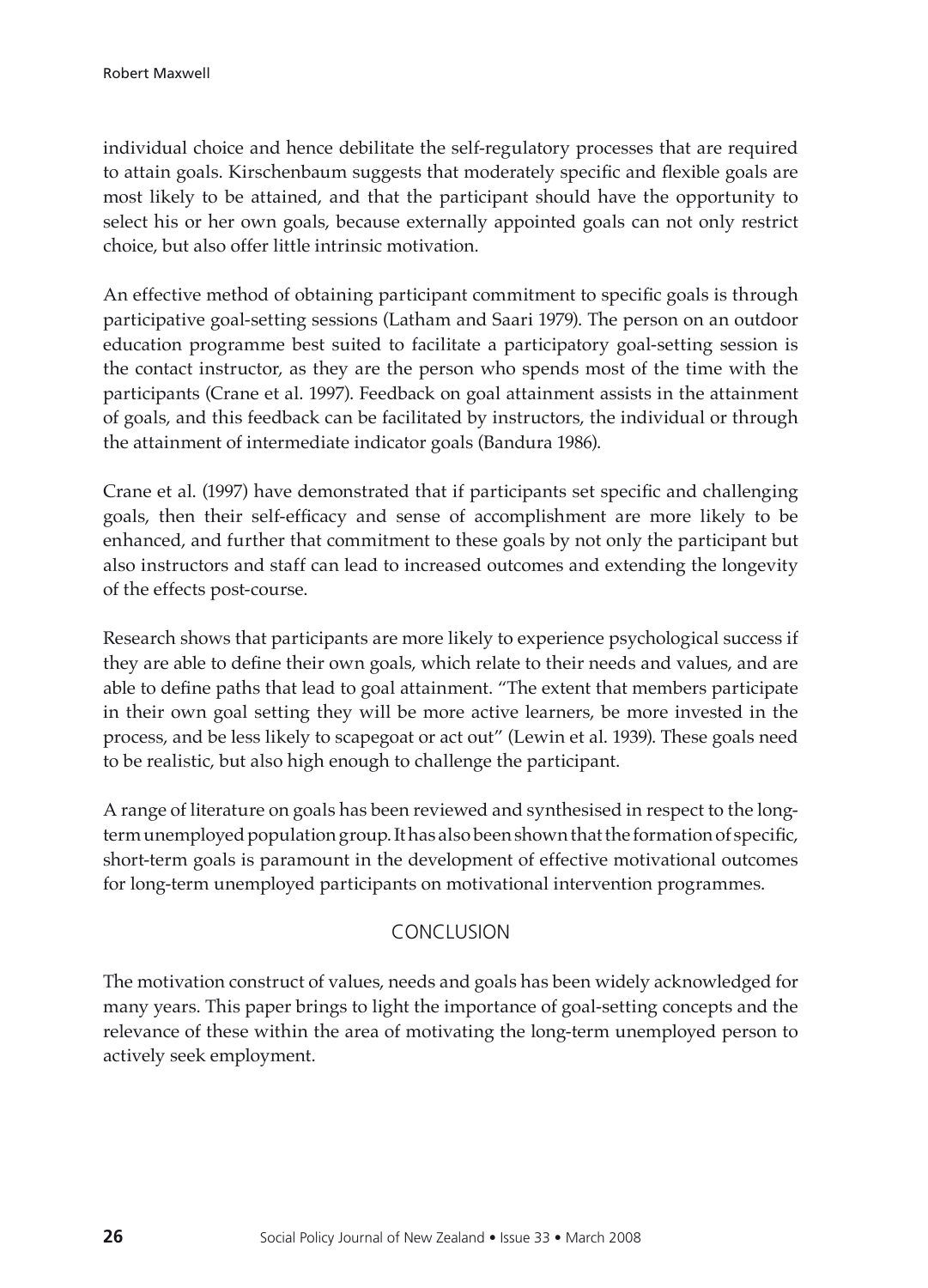Early work on motivation had simple explanations for how people were motivated, ranging from punishment and reward (Perrow 1972) to choice (Vroom 1984), and Maier (1961) proposed that motivated behaviour is variable, constructive and goal directed. Further work on motivation (Locke 1991) showed that it can be divided into three areas: values, needs and goals. It has been shown that for a person to participate in motivational unemployment intervention programmes they first must value work as an end result in order for them to enrol on such courses, otherwise there would be no point in them attending. Needs have been shown to be the same for all people, with the lower-order needs (which the immediate outcomes of employment can satisfy) able to be provided by the unemployment benefit. Higher-order needs, such as social interaction, can be fulfilled through social networks outside of employment. Thus, the importance of goal-directed behaviour has been refined with respect to unemployment to show that specific, short-term goals are the area that motivational intervention programmes can best direct their energy to enhance the desired outcome of motivating their participants (Locke and Latham 1990, Roberts-Gray et al. 1999). Is it time to look beyond the boot camp mentality and equip the long-term unemployed with a more focused set of goalsetting skills in order for them to achieve positive lasting outcomes?

## RESEARCH AGENDAS

There have been many studies on goal setting and motivation, and this paper extends the knowledge into the realm of unemployment and job seeking. However, further research is required to establish links from the theory to the actual outcomes for motivational intervention courses, thus enabling further development of the practices of programme delivery and design. The internal links between activities and outcomes such as motivation could be established to enable a better understanding of what processes internally contribute to corresponding outcomes, and a better understanding could lead to further improvements in course design.

In summary, an understanding of the role played by goal setting with respect to job searching, as well as the processes of developing motivation within long-term unemployed people, is critical to the advancement of knowledge in the field. It is likely to be rewarding for academics to develop a theoretical understanding of more realistic and real-world motivational processes within the unemployed population. This in turn will provide insights to practitioners in many ways, from developing richer, more representative and more accurate programme designs for interventions, resulting in increased course effectiveness, to developing staff training programmes. I believe that the further examination of motivational intervention programmes represents a topic of immense potential for social researchers.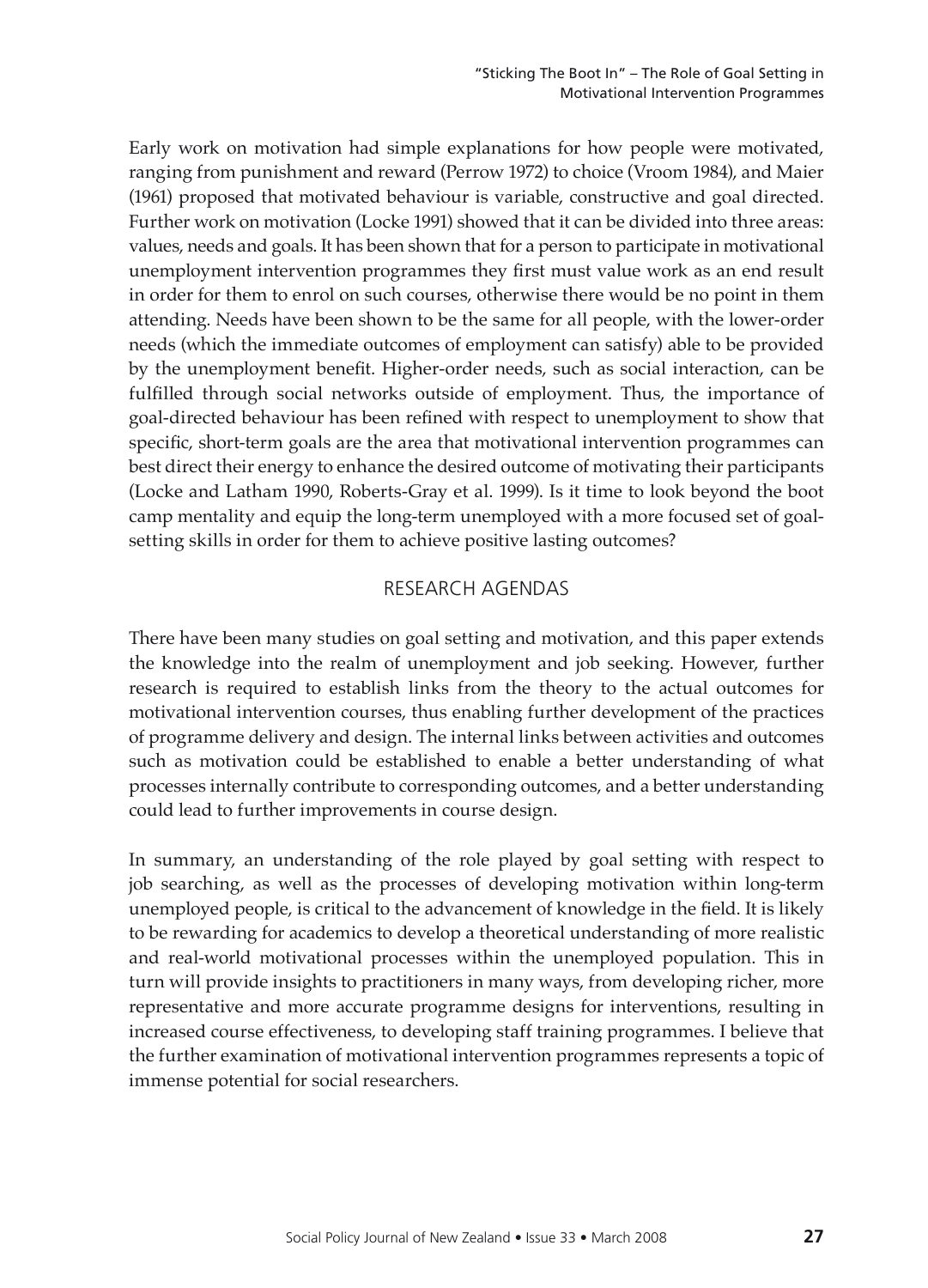## REFERENCES

- Adams, J.S. (1963) "Toward an understanding of inequity" *Journal of Abnormal and Social Psychology*, 67:422–436.
- Alderfer, C.P. (1969) "An empirical test of a new theory of human needs" *Organisational Behaviour and Human Performance*, 4:142–175.
- Anderson, D. (1998) *What Have We Learned and Where to Next?* A Review of Evaluations of Employment Programmes and Interventions, 1992–97, Department of Labour, Wellington.
- Bandura, A. (1986) *Social Foundations of Thought and Action: A Social Cognitive Theory*, Prentice-Hall, Englewood Cliffs, NJ.
- Bandura, A. (1989) "Human agency in social cognitive theory" *American Psychologist*, 44(9):1175–1184.
- Bandura, A. & D. Cervone (1986) "Differential engagements of self-reactive influences in cognitive motivation" *Organizational Behaviour and Human Decision Processes*, 38:92–113.
- Costa, P. and R. McCrae (1987) "Personality in adulthood: A six-year long longitudinal study of self-reports and spouse ratings on the NEO personality inventory" *Journal of Personality and Social Psychology*, 54:853–863.
- Crane, D., J. Hattie and S. Houghton (1997) "Goal setting and the adventure experience" *Australian Journal of Psychology*, 49(1):6–14.
- Day, H.I. (1976) "A role for recreation in vocational rehabilitation" *Therapeutic Recreation Journa*l, 10(3):79–85.
- Deci, E.L. and R.M. Ryan (1985) *Intrinsic Motivation and Self-determination in Human Behavior*, Plenum, New York.
- Ewert, A.W. (1989) *Outdoor Adventure Pursuits: Foundations, Models, and Theories*, Pub. Horizons, Scottsdale, AZ.
- Feather, N.T. (1992) "Expectancy-value theory and unemployment effects" *Journal of Occupational and Organizational Psychology*, 65(4):315.
- Festinger, L. (1954) "A theory of social comparison processes" *Human Relations*, 7:117–140.
- Hattie, J., H.W. Marsh, J.T. Neill and G.E. Richards (1997) "Adventure education and Outward Bound: Out-of-class experiences that make a lasting difference" *Review of Educational Research*, 67(1):43–87.
- Herzberg, F., B. Mausner and B.B. Snyderman (1959) *The Motivation to Work* (2nd ed.), Wiley, New York.
- Johri, R., M. De Boer, H. Pusch, S. Ramasamy and K. Wong (2004) *Evidence to Date on the Working and Effectiveness of ALMPs in New Zealand*, Ministry of Social Development, Wellington.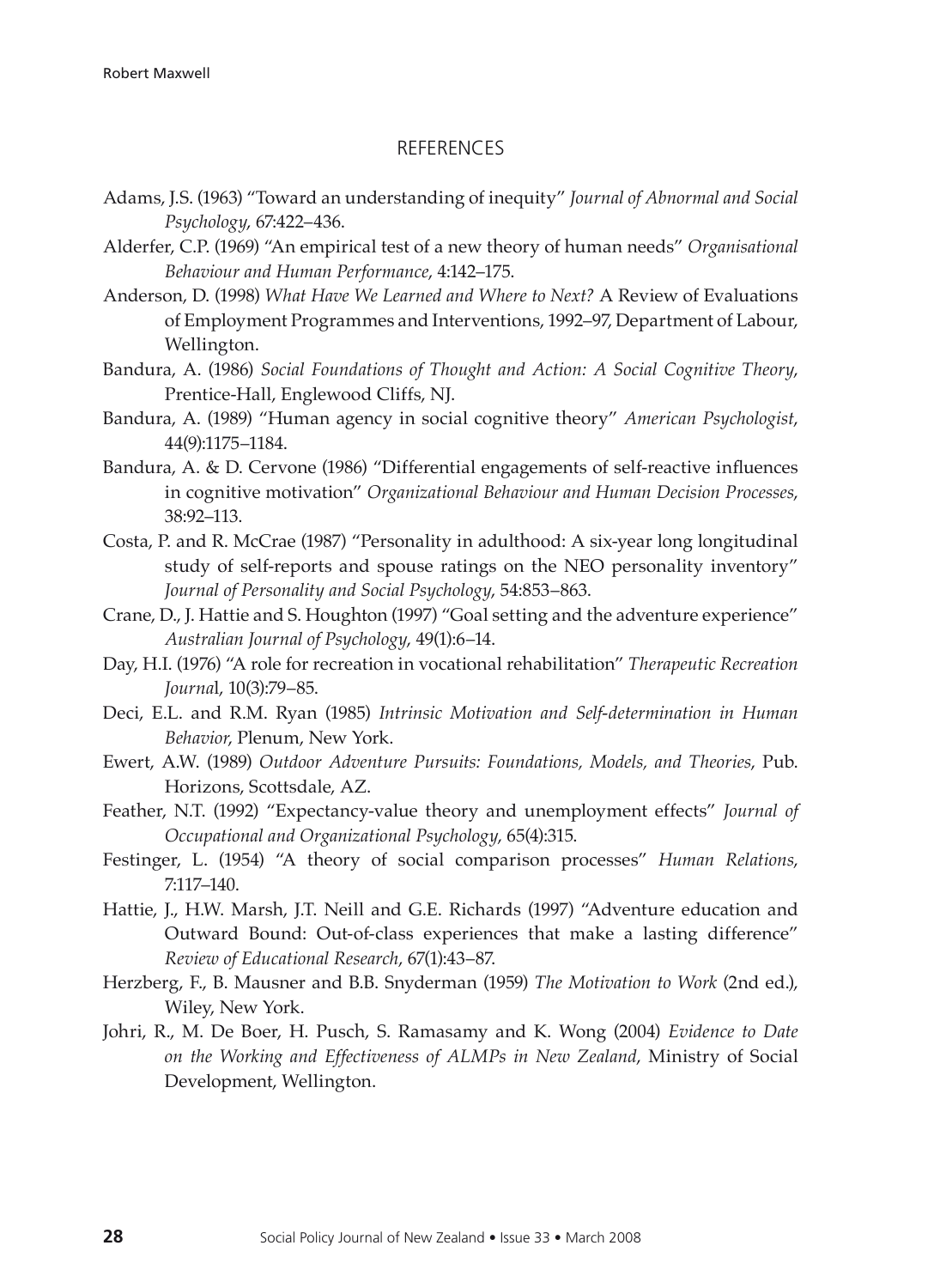- Kanfer, R., and P.L. Ackerman (1989) "Motivation and cognitive abilities: An integrative/ aptitude-treatment interaction approach" *Journal of Applied Psychology*, 74(4):657.
- Kirschenbaum, D.S. (1985) "Proximity and specificity of planning: A position paper" *Cognitive Therapy and Research*, 9:89–506.
- Komaki, J., K.D. Barwick and L.R. Scott (1978) "A behavioral approach to occupational safety: Pinpointing and reinforcing safe performance in a food manufacturing plant" *Journal of Applied Psychology*, 63:434–445.
- Latham, G. and L.M. Saari (1979) "The effects of holding goal difficulty constant on assigned and participatively set goals" *Academy of Management Journal*, 22: 163–168.
- Lewin, K., R. Lippett and R. White (1939) "Patterns of aggressive behaviour in experimentally created social climates" *Journal of Social Psychology*, 10:271–299.
- Locke, E.A. (1968) "Towards a theory of task motivation and incentives" *Organisational Behaviour and Human Performance*, 3:157–189.
- Locke, E.A. (1991) "The motivation sequence, the motivation hub, and the motivation core" *Organizational Behaviour and Human Decision Processes*, 50:288–299.
- Locke, E.A. and G. Latham (1985) "The application of goal setting to sports" *Journal of Sport Psychology*, 7:205–222.
- Locke, E.A. and G. Latham (1990) *A Theory of Goal Setting and Task Performance*, Prentice Hall, Englewood Cliffs, NJ.
- Locke, E.A., K. Shaw, L.O. Saari and G. Latham (1981) "Goal setting and task performance: 1969–1980" *Psychological Bulletin*, 90(1):125–152.
- Maier, N.R.F. (1961) *Frustration: The Study of Behavior Without a Goal*, University of Michigan Press, Ann Arbor, MI.
- Marsh, H.W., G.E. Richards and J. Barnes (1986) "Multidimensional self-concept: The effect of participation in an Outward Bound program" *Journal of Personality and Social Psychology*, 50(1):195–204.
- Martin, A.J. (1998) *Outward Bound New Zealand Course Outcomes, Educational Process and Management Strategy*, Massey University, Palmerston North.
- Maslow, A.H. (1970) *Motivation and Personality* (2nd edition), Harper & Row, New York.
- Maslow, A.H. (1999) *Toward a Psychology of Being* (3rd edition), John Wiley & Sons, New York.
- McClelland, D.C. (1965) "Toward a theory of motive acquisition" *American Psychologist*, 20(5):321–333.
- Meyer, B.B. and M.S. Wenger (1998) "Athletes and adventure education: An empirical investigation" *International Journal of Sport Psychology*, 29:243–266.
- Mitchell, H.A. and M.J. Mitchell (1989) *A Study of Self Concept Over a Two Year Period: Possible Effects of an Intervening Outward Bound Course*, Mitchell Research, Nelson.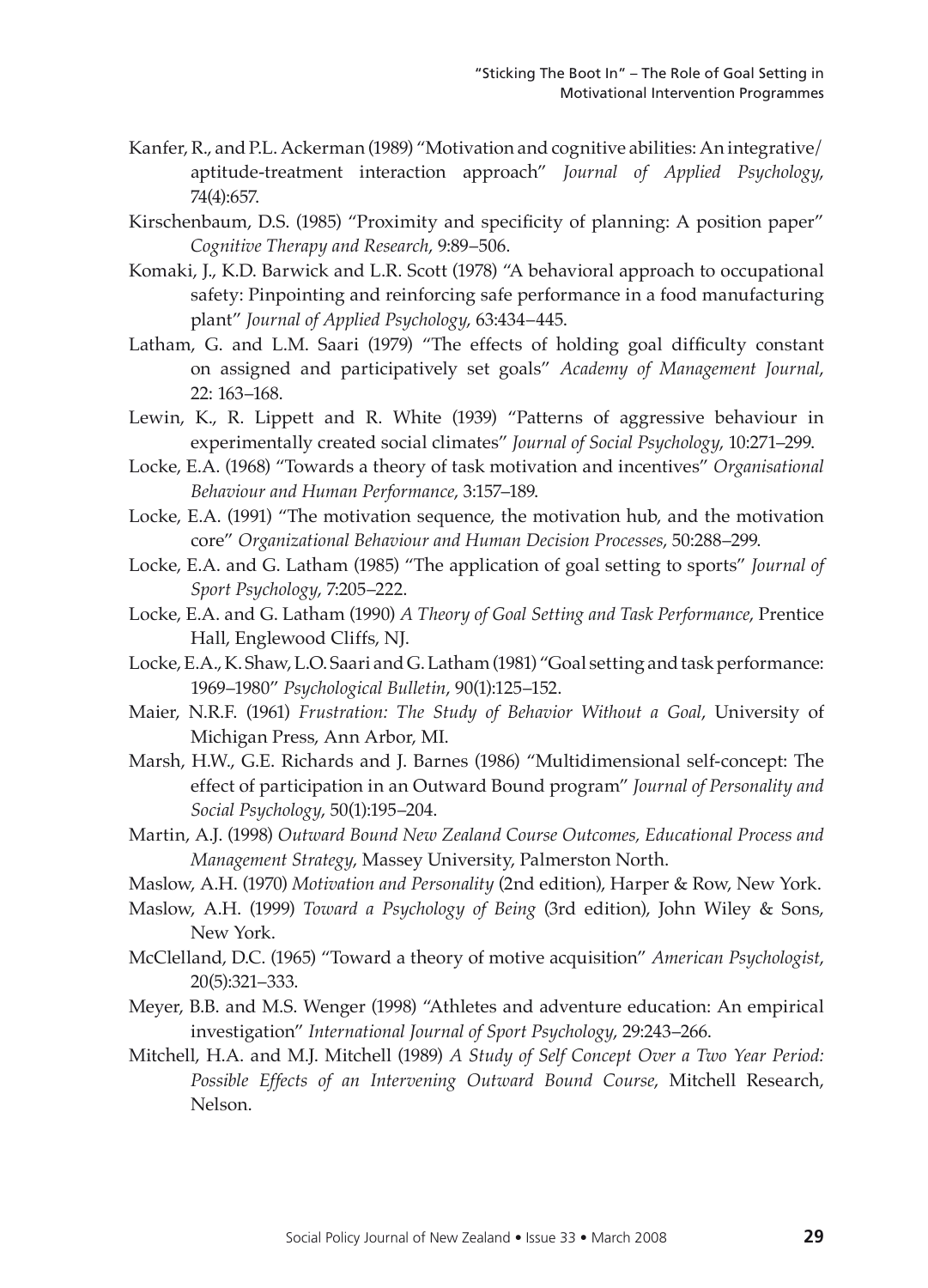- Neill, J.T. (1999) "Personal development outcomes of outdoor education programs" paper presented at the *11th Australasian Human Development Conference, University of Sydney*, Australia.
- O'Brien, M. (1988) *Reaching the Unreachable: The Challenge of Youth at Risk to Experiential Education*, University of Auckland, Auckland.
- OECD (2006) *OECD Employment Outlook: Boosting Jobs and Incomes*, www.oecd.org [accessed March 2006].
- Perrow, C. (1972) *Complex Organizations: A Critical Essay*, Scott, Foresman, Glenview, IL.
- Regier, D.A., D.K. Myers, M. Kramer, L.N. Robins, D.G. Blazer, R.L. Hough, et al. (1984) "The NIMH epidemiologic catchment area program: Historical context, major objectives, and study population characteristics" *Archives of General Psychiatry*, 14(10):934–941.
- Roberts-Gray, C., S. Steinfeld and W. Bailey (1999) "Goal setting and progress evaluation in youth empowerment programs" *Evaluation and Program Planning*, 22(1):21–30.
- Rohnke, K. (1989) *Cowstails and Cobras II: A Guide to Games, Initiatives, Ropes Courses & Adventure Curriculum*, Kendall/Hunt Publishing Company, Dubuque, IA.
- Ryan, R.M. and E.L. Deci (2000) "Self-determination theory and the facilitation of intrinsic motivation, social development, and well-being" *American Psychologist* 55(1):68–78.
- Schermerhorn, J.R., J.G. Hunt and R.N. Osborn (1994) *Managing Organizational Behavior* (5th edition), Wiley, New York.
- Schoel, J., D. Prouty and P. Radcliff (1988) *Islands of Healing: A Guide to Adventure Based Counseling*, Kendall/Hunt Publishing Company, Dubuque, IA.
- Swinburne, P. (1981) "The psychological impact of unemployment on managers and professional staff" *Journal of Occupational Psychology*, 54:47–64.
- Swindells, J. (1988) *Residential Motivational Training (RMT) Programme*, Centre for Operational Research and Evaluation, Department of Work and Income, Wellington.
- Taylor, F.W. (1911) *The Principles of Scientific Management*, Harper & Row, New York.
- Tinto, V. (1993) Leaving College, University of Chicago Press, Chicago.
- Tolman, E.C. (1949). *Purposive Behavior in Animals and Man*, University of California Press, Berkeley, CA.
- Vallerand, R.J. and R. Bissonnette (1992) "Intrinsic, extrinsic, and amotivational styles as predictors of behavior: A prospective study" *Journal of Personality*, 60(3):599–620.
- Vroom, V.H. (1984) *Work and Motivation*, R.E. Krieger Pub. Co., Malabar, FL.
- Vroom, V.H. and E.L. Deci (eds.) (1992) *Management and Motivation: Selected Readings* (2nd edition), Penguin, London.
- Warr, P. and P. Jackson (1985) "Factors influencing the psychological impact of prolonged unemployment and of re-employment" *Psychological Medicine*, 15: 795–807.